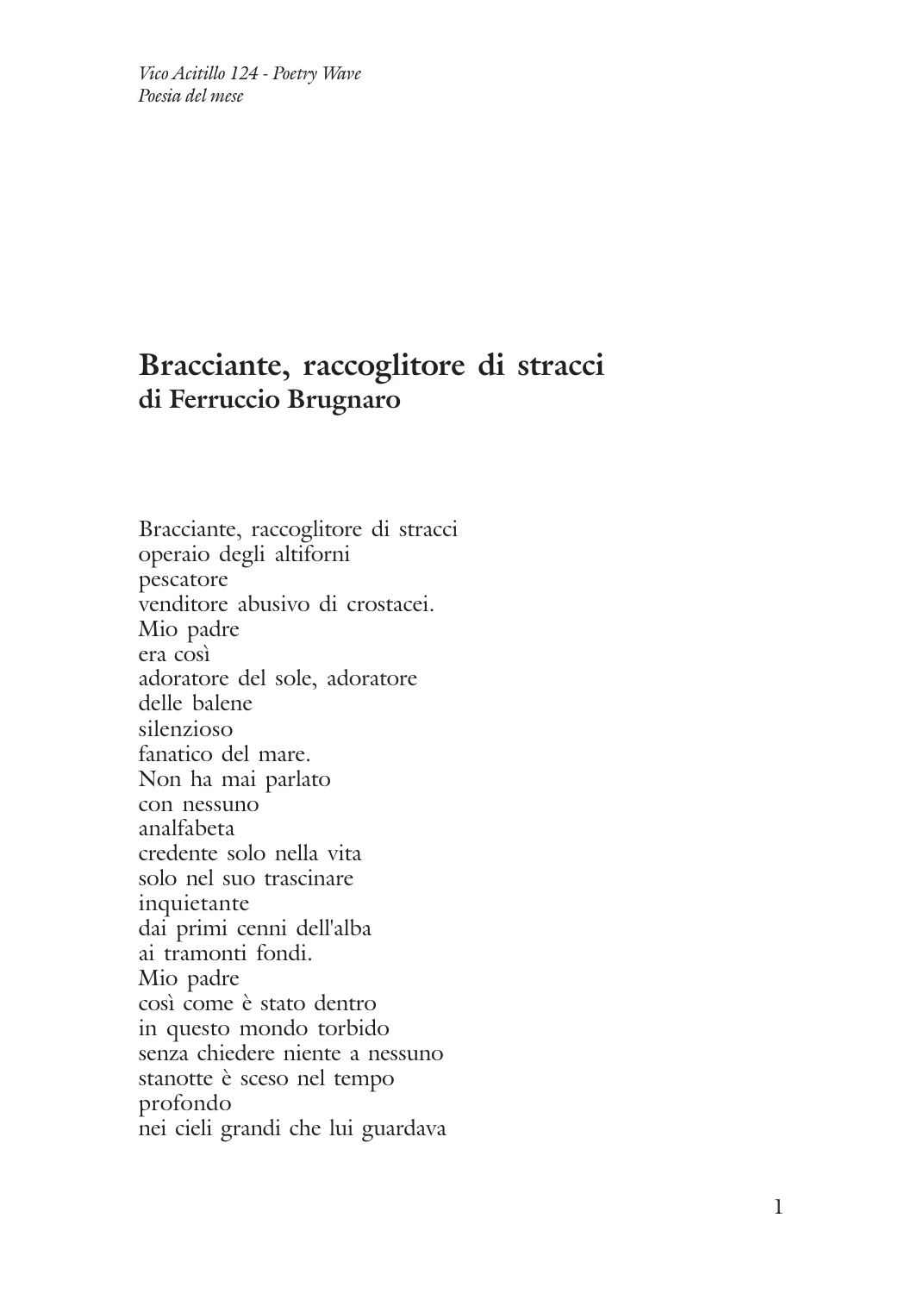*Vico Acitillo 124 - Poetry Wave Poesia del mese*

per ore e ore negli universi incandescenti e amati con dura segretezza. Non sono triste sono felice contento me lo risento dentro tutto irruentemente ora col suo canto dalla nostra cucina nera e senza finestre. Il suo canto, più che un canto il suo era ed è un grido, un urlo selvaggio denso che io rilancio con tutta la forza delle ferite di un amore a brandelli contro queste ore di padroni affamati di sangue di retate contro le sbarre pesanti dell'emarginazione contro le foreste di un dolore e una solitudine senza fine.

## **LABORER, RAGPICKER**

Laborer, ragpicker blast-furnace worker, fisherman, illegal seller of shell-fish. That was my old mana sun-worshipper, a lover of shoals, a silent fanatic of the sea. He didn't talk much to anybody,